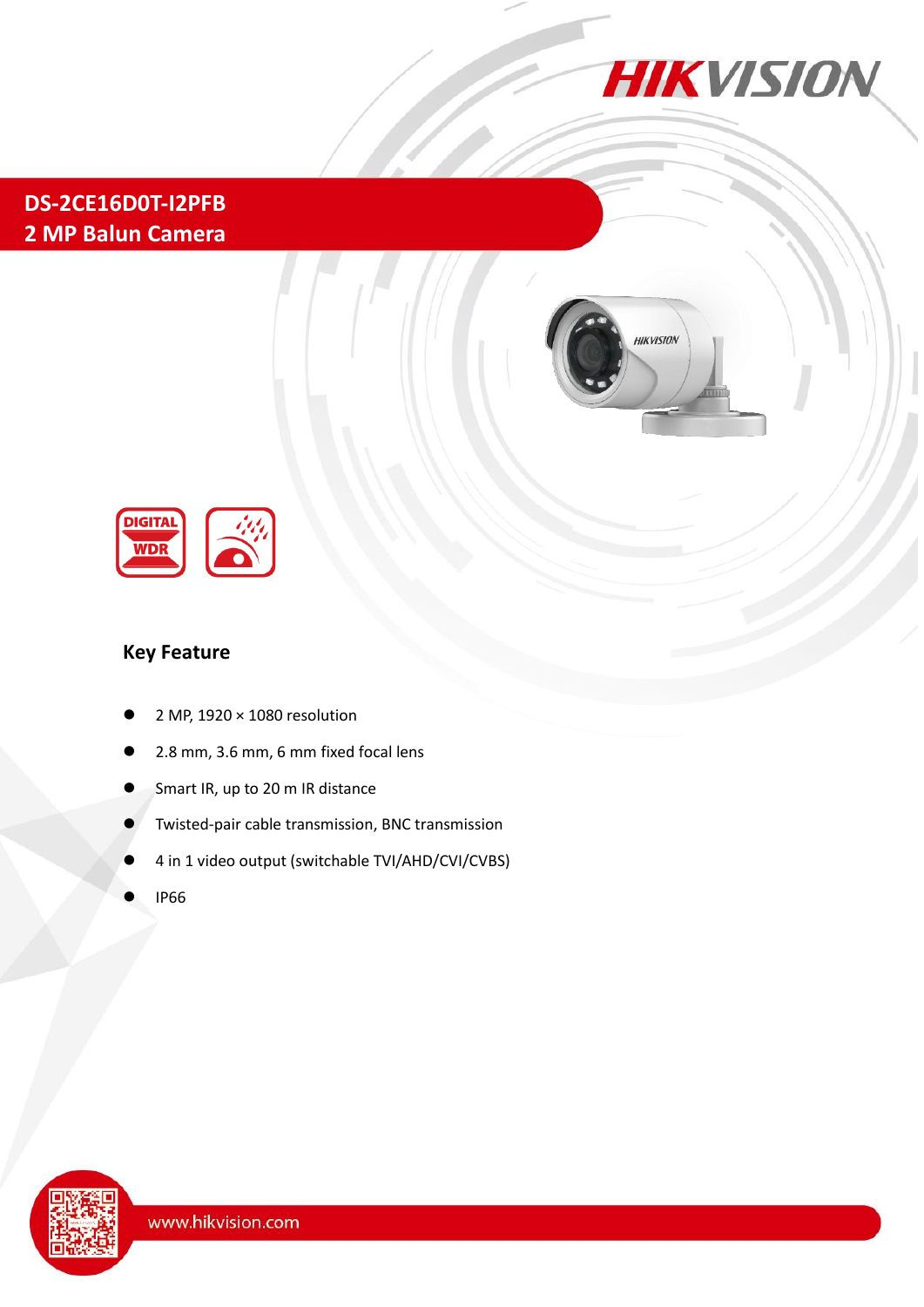

# **Specification**

X

| <b>Camera</b>                   |                                                                            |
|---------------------------------|----------------------------------------------------------------------------|
| Image Sensor                    | 2 MP CMOS                                                                  |
| Signal System                   | PAL/NTSC                                                                   |
| <b>Frame Rate</b>               | PAL: 1080p@25fps<br>NTSC: 1080p@30fps                                      |
| Resolution                      | 1920 (H) × 1080 (V)                                                        |
| Min. Illumination               | 0.01 Lux @ (F1.2, AGC ON), 0 Lux with IR                                   |
| <b>Shutter Time</b>             | PAL: 1/25 s to 1/50, 000 s<br>NTSC: 1/30 s to 1/50, 000 s                  |
| Lens                            | 2.8 mm, 3.6 mm, 6 mm fixed lens                                            |
| <b>Horizontal Field of View</b> | 106.4° (2.8 mm), 79.6° (3.6 mm), 51.9° (6 mm)                              |
| Lens Mount                      | M12                                                                        |
| Day & Night                     | <b>ICR</b>                                                                 |
| <b>WDR</b>                      | Digital WDR                                                                |
| Angle Adjustment                | Pan: 0° to 360°, Tilt: 0° to 180°, Rotate: 0° to 360°                      |
| <b>Menu</b>                     |                                                                            |
| Image Mode                      | STD/HIGH-SAT                                                               |
| AGC                             | Yes                                                                        |
| Day/Night Mode                  | Auto/Color/BW (Black and White)                                            |
| <b>White Balance</b>            | Auto/Manual                                                                |
| AE (Auto Exposure) Mode         | DWDR/BLC/HLC/Global                                                        |
| <b>Noise Reduction</b>          | 2D DNR                                                                     |
| Language                        | English                                                                    |
| Functions                       | Brightness, Sharpness, Mirror, Smart IR                                    |
| <b>Interface</b>                |                                                                            |
| Video Output                    | Switchable TVI/AHD/CVI/CVBS                                                |
| <b>General</b>                  |                                                                            |
| <b>Operating Conditions</b>     | -40 °C to 60 °C (-40 °F to 140 °F), humidity: 90% or less (non-condensing) |
| Power Supply                    | 12 VDC ± 25%                                                               |
| Power Consumption               | Max. 2.5 W                                                                 |
| <b>Ingress Protection</b>       | <b>IP66</b>                                                                |
| Material                        | Plastic                                                                    |
| IR Range                        | Up to 20 m                                                                 |
| Communication                   | HIKVISION-C                                                                |
| Dimensions                      | $\Phi$ 70 mm × 153.6 mm × 60.4 mm ( $\Phi$ 2.76" × 6.05" × 2.38")          |
| Weight                          | Approx. 165 g (0.36 lb.)                                                   |